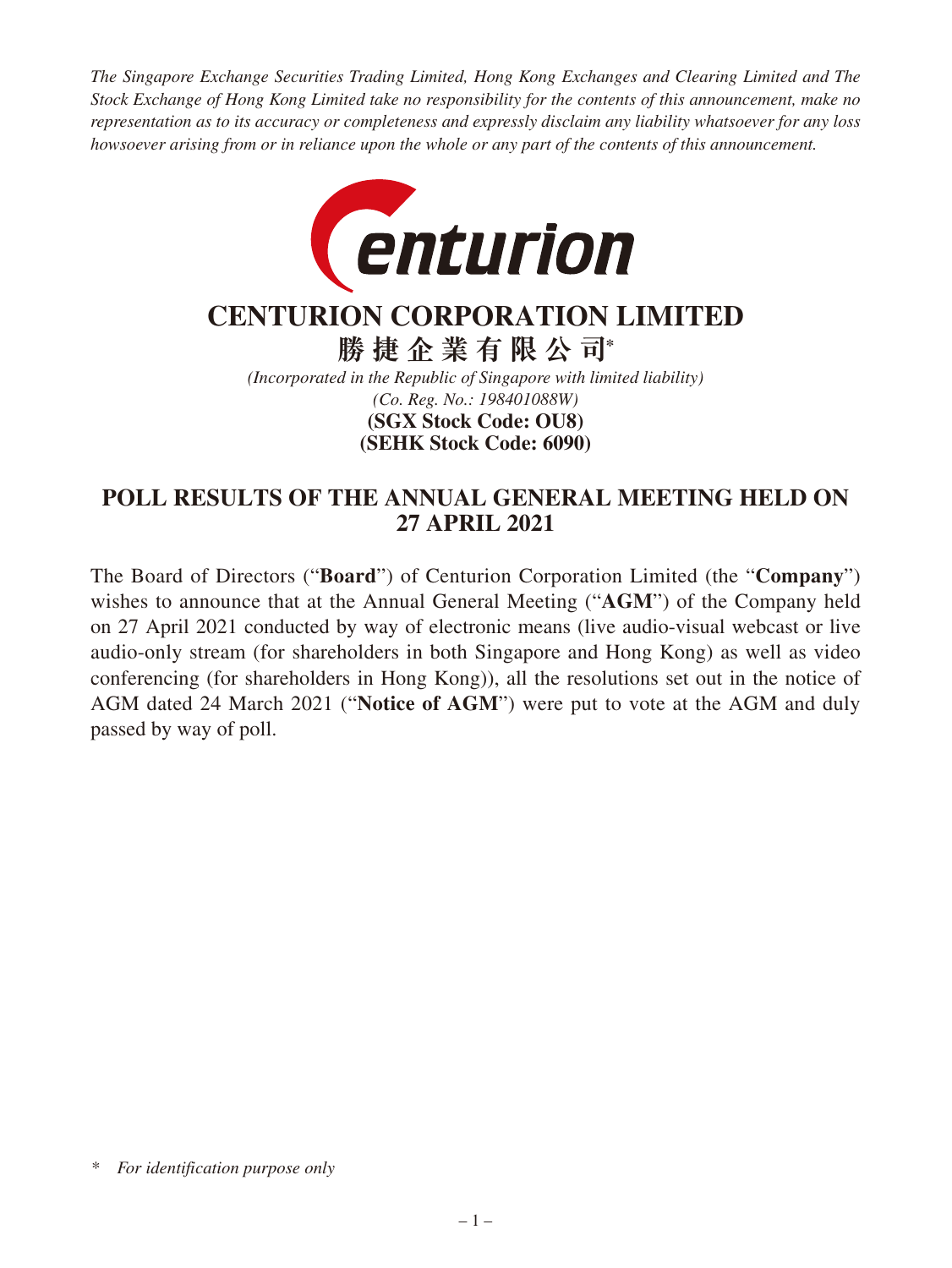# **(a) Poll Results**

The results of the poll on each of the resolutions put to vote at the AGM are set out below:

| <b>Resolution number and details</b>                                                                                                                                                                                                                          | <b>Total number</b><br>of shares<br>represented<br>by votes for<br>and against<br>the relevant<br>resolution | For                 |                                                                                            | <b>Against</b>      |                                                                                             |
|---------------------------------------------------------------------------------------------------------------------------------------------------------------------------------------------------------------------------------------------------------------|--------------------------------------------------------------------------------------------------------------|---------------------|--------------------------------------------------------------------------------------------|---------------------|---------------------------------------------------------------------------------------------|
|                                                                                                                                                                                                                                                               |                                                                                                              | Number of<br>shares | As a percentage<br>of total number<br>of votes for<br>and against the<br>resolution $(\%)$ | Number of<br>shares | As a percentage<br>of total number<br>of votes for<br>and against the<br>resolution( $\%$ ) |
| <b>Ordinary Resolution 1</b><br>Directors' Statement and Audited<br>Financial Statements for the<br>financial year ended 31 December<br>2020 and the Auditors' Report<br>thereon                                                                              | 545,776,013                                                                                                  | 545,461,513         | 99.94                                                                                      | 314,500             | 0.06                                                                                        |
| <b>Ordinary Resolution 2</b><br>Re-election of Mr. Han Seng Juan<br>as a Director                                                                                                                                                                             | 135,205,887                                                                                                  | 134,870,887         | 99.75                                                                                      | 335,000             | 0.25                                                                                        |
| <b>Ordinary Resolution 3</b><br>Re-election of Mr. Gn Hiang Meng<br>as a Director <sup>(1)</sup>                                                                                                                                                              | 545,776,013                                                                                                  | 545,442,913         | 99.94                                                                                      | 333,100             | 0.06                                                                                        |
| <b>Ordinary Resolution 4</b><br>Re-election of Mr. Chandra Mohan<br>s/o Rethnam as a Director <sup>(2)</sup>                                                                                                                                                  | 545,776,013                                                                                                  | 545,442,913         | 99.94                                                                                      | 333,100             | 0.06                                                                                        |
| <b>Ordinary Resolution 5</b><br>Approval of Mr. Gn Hiang<br>Meng's continued appointment<br>as Independent Non-Executive<br>Director by shareholders <sup>(1)</sup>                                                                                           | 545,776,013                                                                                                  | 545,442,913         | 99.94                                                                                      | 333,100             | 0.06                                                                                        |
| <b>Ordinary Resolution 6</b><br>Approval of Mr. Gn Hiang<br>Meng's continued appointment<br>as Independent Non-Executive<br>Director by shareholders, excluding<br>Directors and Chief Executive<br>Officer and their respective<br>associates <sup>(1)</sup> | 49,709,339                                                                                                   | 49,376,239          | 99.33                                                                                      | 333,100             | 0.67                                                                                        |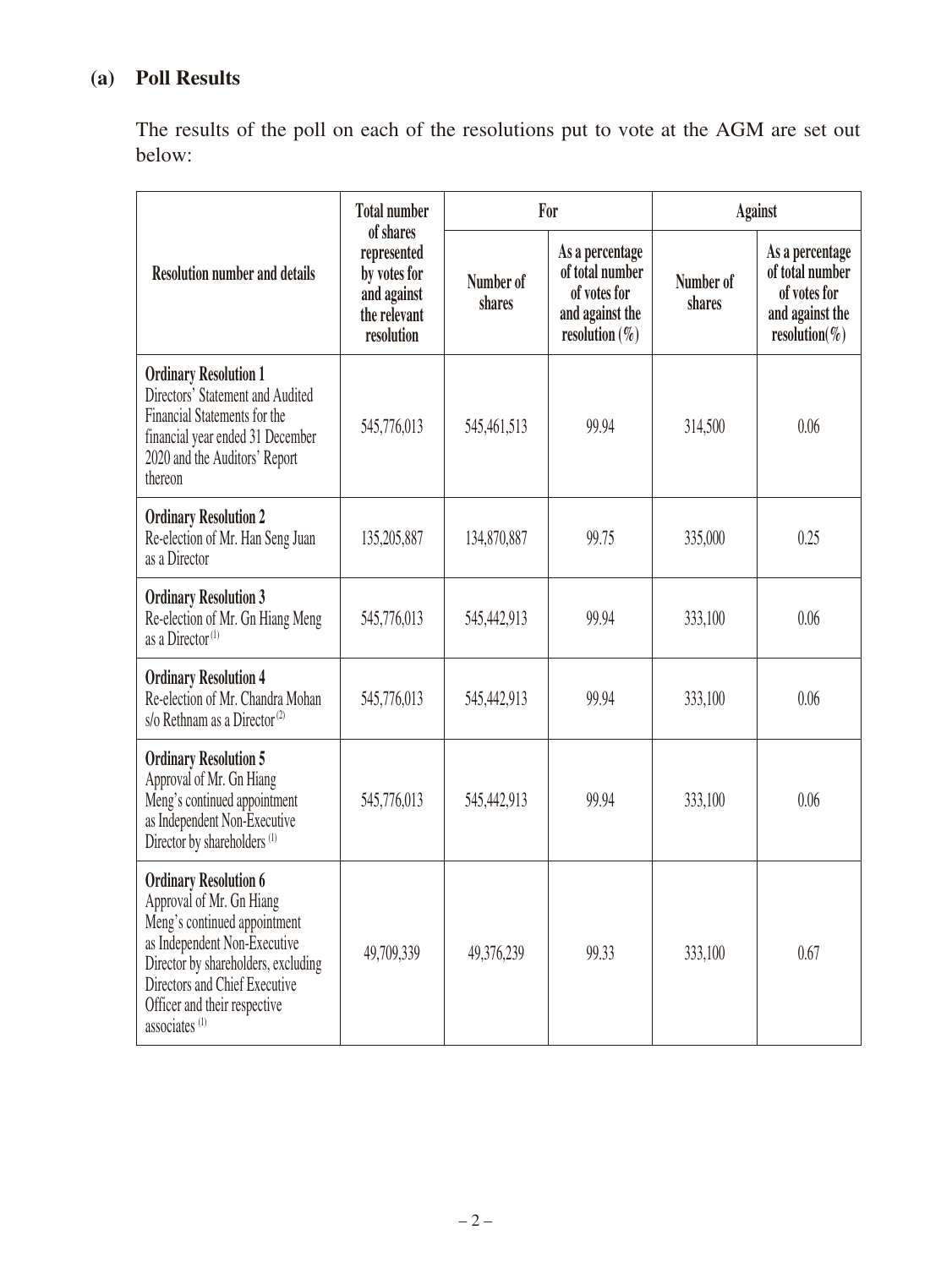| <b>Resolution number and details</b>                                                                                                                                                                                                                                                | <b>Total number</b><br>of shares<br>represented<br>by votes for<br>and against<br>the relevant<br>resolution | For                 |                                                                                            | <b>Against</b>      |                                                                                             |
|-------------------------------------------------------------------------------------------------------------------------------------------------------------------------------------------------------------------------------------------------------------------------------------|--------------------------------------------------------------------------------------------------------------|---------------------|--------------------------------------------------------------------------------------------|---------------------|---------------------------------------------------------------------------------------------|
|                                                                                                                                                                                                                                                                                     |                                                                                                              | Number of<br>shares | As a percentage<br>of total number<br>of votes for<br>and against the<br>resolution $(\%)$ | Number of<br>shares | As a percentage<br>of total number<br>of votes for<br>and against the<br>resolution( $\%$ ) |
| <b>Ordinary Resolution 7</b><br>Approval of Mr. Chandra<br>Mohan s/o Rethnam's<br>continued appointment as<br>Independent Non-Executive<br>Director by shareholders <sup>(2)</sup>                                                                                                  | 545,776,013                                                                                                  | 545,442,913         | 99.94                                                                                      | 333,100             | 0.06                                                                                        |
| <b>Ordinary Resolution 8</b><br>Approval of Mr. Chandra<br>Mohan s/o Rethnam's<br>continued appointment as<br><b>Independent Non-Executive</b><br>Director by shareholders,<br>excluding Directors and Chief<br>Executive Officer and their<br>respective associates <sup>(2)</sup> | 49,709,339                                                                                                   | 49,376,239          | 99.33                                                                                      | 333,100             | 0.67                                                                                        |
| <b>Ordinary Resolution 9</b><br>Approval of Directors' fees<br>of up to S\$422,875 for the<br>financial year ending 31<br>December 2021, to be paid<br>quarterly in arrears                                                                                                         | 49,878,807                                                                                                   | 49,244,207          | 98.73                                                                                      | 634,600             | 1.27                                                                                        |
| <b>Ordinary Resolution 10</b><br>Re-appointment of<br>PricewaterhouseCoopers LLP<br>as Auditors and to authorise<br>the Directors to fix their<br>remuneration                                                                                                                      | 545,776,013                                                                                                  | 545,442,913         | 99.94                                                                                      | 333,100             | 0.06                                                                                        |
| <b>Ordinary Resolution 11</b><br><b>Share Issue Mandate</b>                                                                                                                                                                                                                         | 545,776,013                                                                                                  | 542,214,213         | 99.35                                                                                      | 3,561,800           | 0.65                                                                                        |
| <b>Ordinary Resolution 12</b><br>Renewal of Share Purchase<br>Mandate                                                                                                                                                                                                               | 545,776,013                                                                                                  | 545,531,013         | 99.96                                                                                      | 245,000             | 0.04                                                                                        |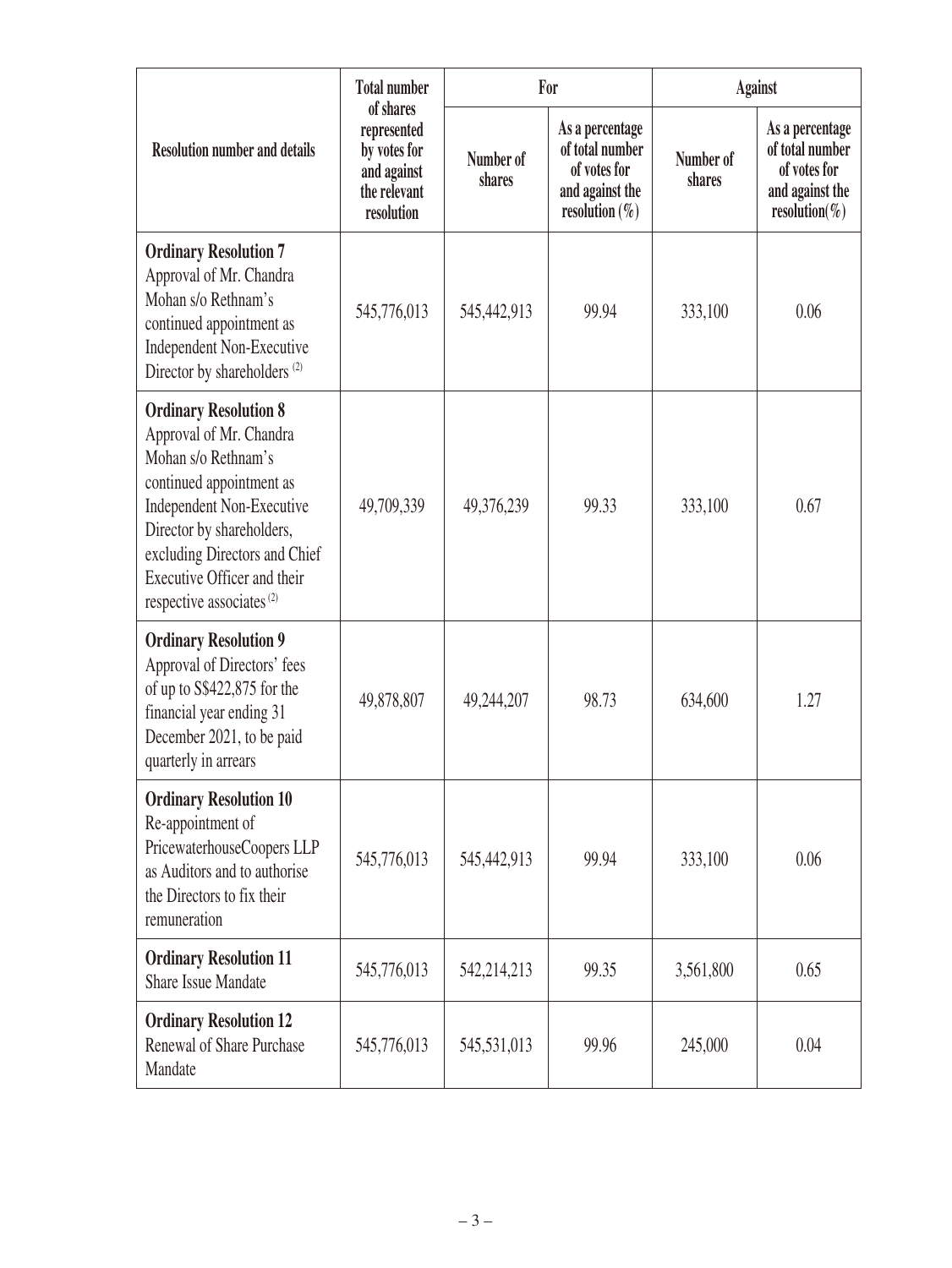#### *Notes:*

- (1) Mr. Gn Hiang Meng ("**Mr. Gn**"), who was re-elected as an Independent Non-Executive Director of the Company at the AGM, remains as the Lead Independent Director of the Company, Chairman of the Audit Committee and a member of the Nominating Committee. The Board considers Mr. Gn to be independent for the purposes of Rule 210(5)(d) and Rule 704(8) of the Listing Manual of the Singapore Exchange Securities Trading Limited ("**SGX-ST**") and Rule 3.13 of the Rules Governing the Listing of Securities on The Stock Exchange of Hong Kong Limited ("**Hong Kong Listing Rules**").
- (2) Mr. Chandra Mohan s/o Rethnam ("**Mr. Mohan**"), who was re-elected as an Independent Non-Executive Director of the Company at the AGM, remains as Chairman of the Remuneration Committee and a member of the Audit Committee. The Board considers Mr. Mohan to be independent for the purposes of Rule 210(5)(d) and Rule 704(8) of the Listing Manual of the SGX-ST and Rule 3.13 of the Hong Kong Listing Rules.
- (3) As at the date of the AGM, the total number of issued shares of the Company (excluding treasury shares) was 840,778,624 ordinary shares.
- (4) The total number of issued shares of the Company entitling the holders thereof to attend and vote for or against all the resolutions at the AGM was 840,778,624 ordinary shares.
- (5) For the full text of the above ordinary resolutions, please refer to the Notice of AGM as set out in the Annual Report 2020 and the Circular dated 24 March 2021 of the Company.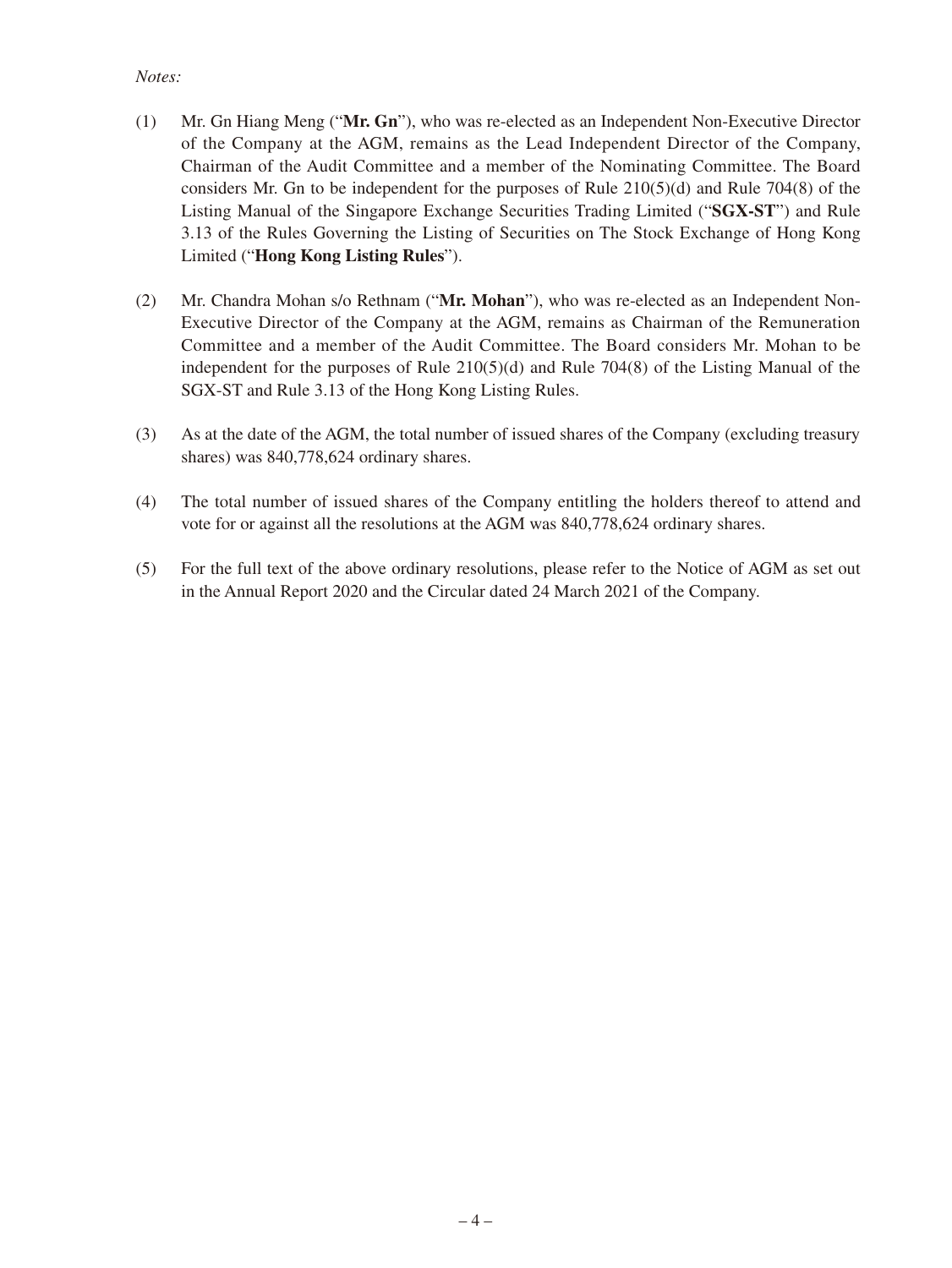### **(b) Abstention from voting**

The Directors and the Chief Executive Officer ("**CEO**") of the Company, and their respective associates, named below, who are shareholders of the Company, had abstained from voting on ordinary resolution 6 and ordinary resolution 8 put to vote at the AGM:

| <b>Name of Shareholder</b>     | <b>Number of Shares Held</b> |  |  |
|--------------------------------|------------------------------|--|--|
| Centurion Properties Pte. Ltd. | 425,756,126                  |  |  |
| Han Seng Juan                  | 4,814,000                    |  |  |
| Loh Kim Kang David             | 1,700,000                    |  |  |
| Teo Peng Kwang                 | 63,627,080                   |  |  |
| Kong Chee Min                  | 169,468                      |  |  |

Save for the above, no Director or party was required to abstain from voting on any of the ordinary resolutions put to vote at the AGM.